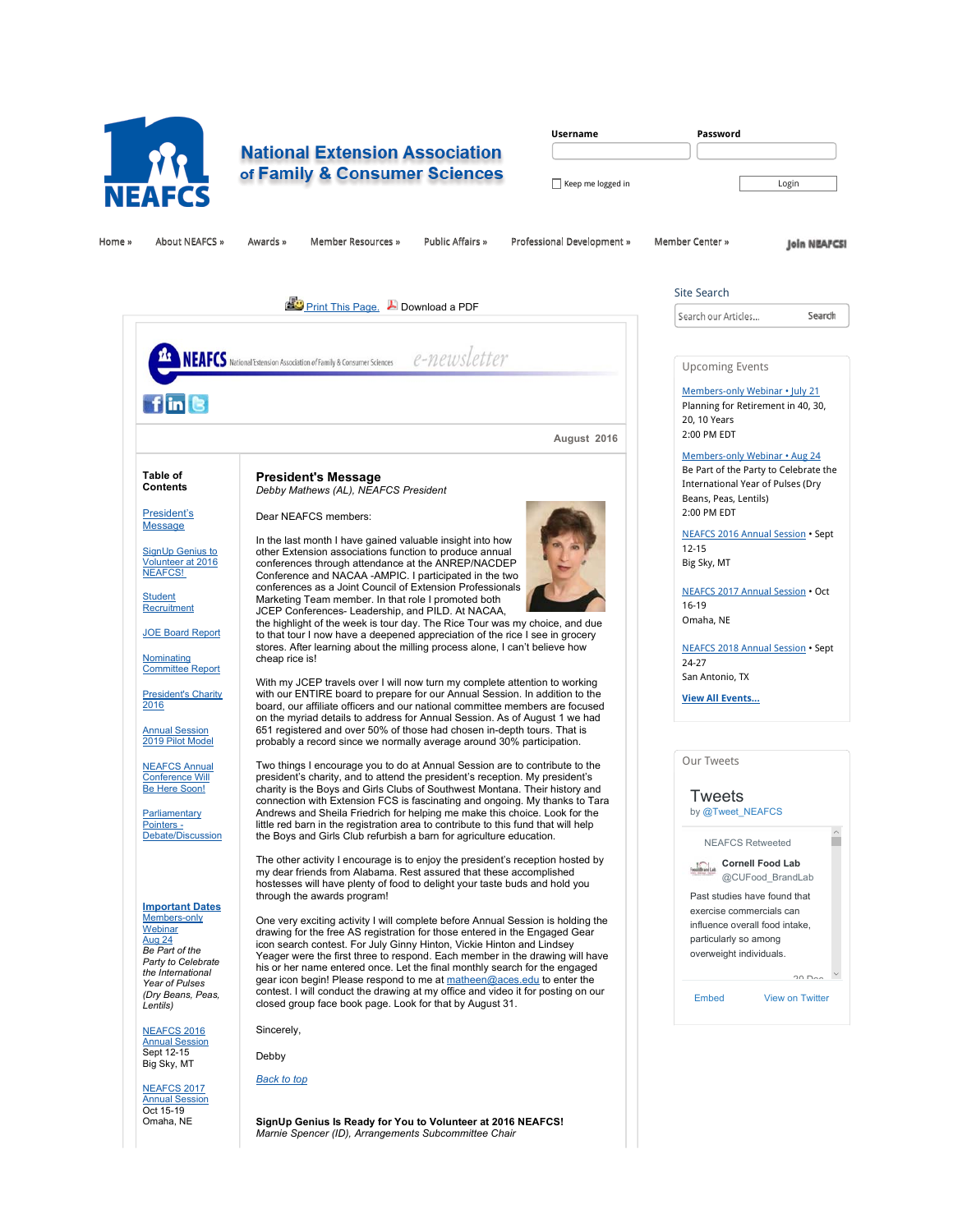NEAFCS 2018 Annual Session Sept 24-27 San Antonio, TX

View All Events...

Hopefully you've already heard about the opportunity to volunteer at NEAFCS in Montana. At the Signup Genius link,



https://www.signupgenius.com/tabs/23671DF07A6CDEDC53-2016, you can sign up to help with one or more of the following events:

- Registration Desk
- Ticket Takers
- Silent Auction
- Tuesday Concurrent Sessions
- NEAFCS Merchandise Table
- Thursday Concurrent Sessions

**National Extension Association of Family & Consumer Science** 140 Island Way, Ste 316 **Clearwater** Beach, FL 33767 (561) 477-8100

jody@neafcs.org

Different tasks require different amounts of time, so look for the one that fits your schedule best. For example, you could sign up to be a moderator at a concurrent session that you want to attend. You could also work at the registration desk at a time when you don't have other meetings or commitments.

If you need help, contact Marnie Spencer, marniers@uidaho.edu, or your regional director. Looking forward to seeing you in Montana!

#### *Back to top*

## **Student Recruitment**

*Brittany Coop (TX), Membership, Leadership, Mentoring, and Life Member Sub-committee*



Did you know that more than half of all Family and Consumer Sciences educators were eligible to retire in 2010 (Family and Consumer Sciences Distance Education Alliance)? Encouraging young people to join the National Extension Association of Family and Consumer Sciences is vital to the continued growth and success of our organization and profession.

It can be tempting to look around the room at conferences and assume most young people are not interested in Family and Consumer Sciences. However, we know that students are registering for Family and Consumer Sciences courses at the secondary and collegiate level at ever-increasing rates. They may not realize that our organization is an incredible way to network with FCS professionals and develop professionally.



With that in mind, the Membership, Leadership, Mentoring, and Life Member Sub-committee has undertaken a student recruitment initiative this year. Come visit our booth at Annual Session to pick up student recruitment materials (postcard-size brochures) and give us your ideas on how to effectively recruit students. We encourage all state affiliates to send at least one representative to Booth #11 to obtain materials for distribution to potential student members. We will also have a pdf version of the postcard available on the NEAFCS web site.

# *Back to top*

**JOE Board Report** *Luann Boyer (CO), NEAFCS Representative to JOE*



For those attending NEAFCS Annual Session in Montana, you can learn more about *The Journal of Extension* at a Concurrent Session called "What's Up With JOE". Learn why *The Journal of Extension* is the "go-to" resource for all Extension Professionals from new employees to retired life members. Cody Stone, Montana Extension Assistant Director, will join me in presenting this session.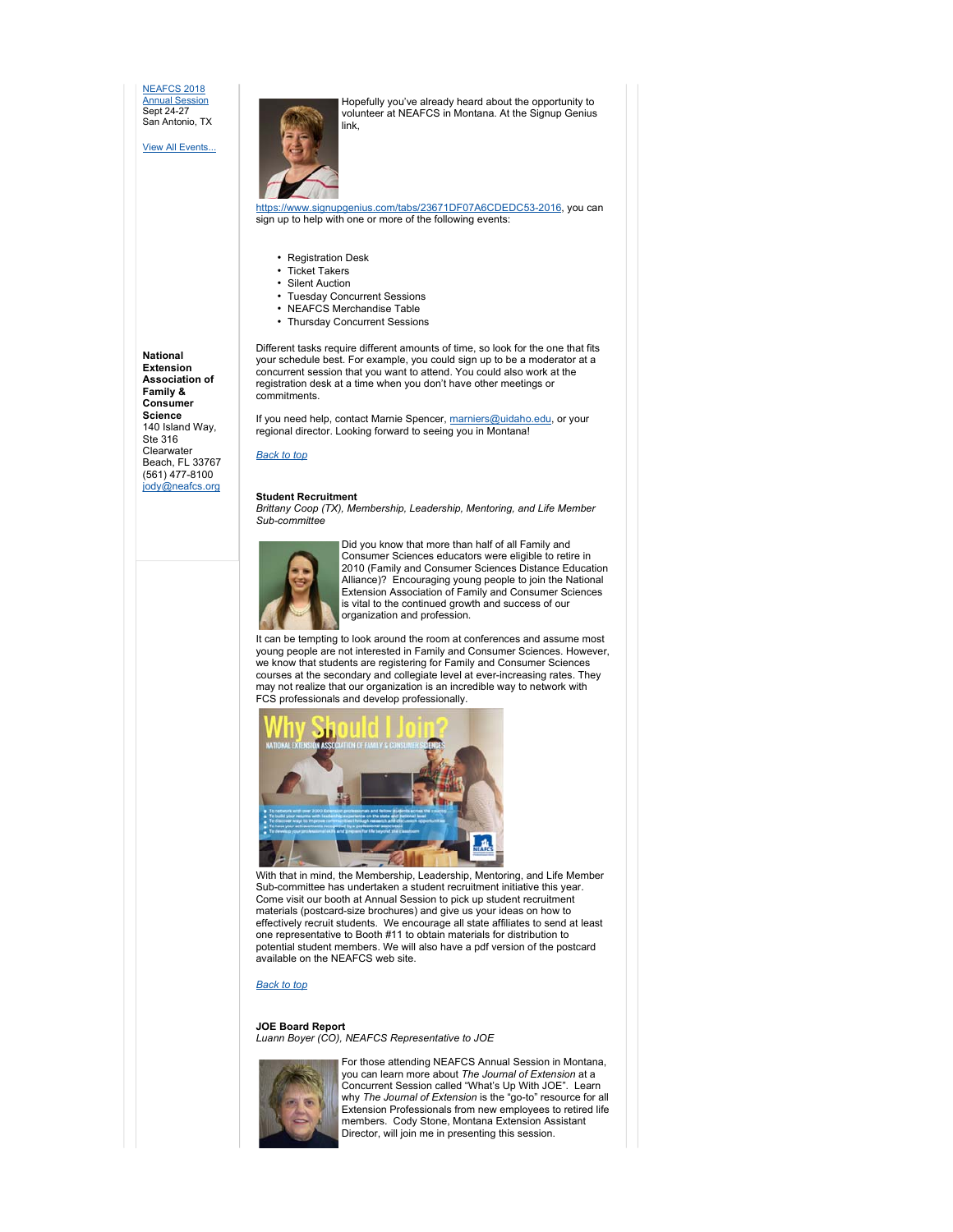JOE Editor Debbie Allen has posted some new information for JOE Submission Guidelines on the Journal of Extension website (www.joe.org). Debbie became the JOE Editor in January of this year and part of her role is mentoring Extension professionals for writing peer-reviewed articles. To help writers, Debbie has developed the *Journal of Extension Manuscript Submission Checklist.* When writers use the checklist, it is designed to help manuscripts move through the review process and head for publication in a more timely manner. The checklist link is www.joe.org/docs/JOE\_Manuscript\_Submission\_Checklist.pdf

Any questions about *The Journal of Extension* or National Job Bank, please contact me at 970-768-0322 of <u>luann.boyer@colostate.edu</u>. I look forward to<br>visiting with you next month in Montana.

#### *Back to top*

#### **Nominating Committee Report**

*Peggy Ehlers (IN), Past President & National Nominating Committee Chair*



The NEAFCS National Nominating Committee is pleased to present the following slate of officers for NEAFCS National Board Offices. The committee worked hard to contact these candidates and provide the encouragement and information needed to secure their applications. We believe you will find them all highly qualified.

• President - Elect Lora Lee Howard, Kentucky • Secretary – Jovita J. Lewis, Alabama • Vice President of Professional Development – Karen

DeZarn, Texas

- Vice President of Member Resources Edda Z. Cotto-Rivera, Georgia
- Eastern Region Director Diane Whitten, New York
- Western Region Director Julie Cascio, Alaska

The candidates will be introduced and given three minutes to respond to a question. During the annual business meeting the election of officers will take place; regional directors elections will take place during the regional meetings.

If you are a voting delegate for your affiliate, it is your responsibility to read through these position statements. Encourage others in your affiliate to do the same, and decide as an affiliate which candidates you support for office. Candidate applications will be available for review at the Candidate Display at Annual Session.

Candidates responses to the questions, "*Why would you like to be a candidate for this office?"* and *"If you were elected, what would be your top priority/goal for your term?" can be found at* http://www.neafcs.org/2016 board-candidates.

### *Back to top*

**President's Charity 2016** *Debby Mathews (AL), NEAFCS President*

**Please join me in contributing to the Boys and Girls Club of Southwest Montana. Last year they served 2,288 through their programs which include agricultural education!** 



Here is a brief history of the Boys and Girls Club by the club's board of directors.

"*The Boys & Girls Club of Southwest Montana is currently in its 21st year of operation. The club's roots in Gallatin County go back to 1906, when a group of women from the local land grant Agricultural College provided an Extension Program consisting of the following: gardening, nutrition, outdoor science, woodworking, fishing, sewing, for girls at the former Salesville, now Gallatin Gateway. In 1995, the Extension agents led our leadership in a strategic planning process that resulted in a five year plan and our partnership with the Boys & Girls Club. Our youth have remained very active in planning and fundraising for buildings including barns we have restored at rented properties. Now we have the opportunity to purchase a barn of our own and restore it for a living classroom and to honor pioneer families who came before us.*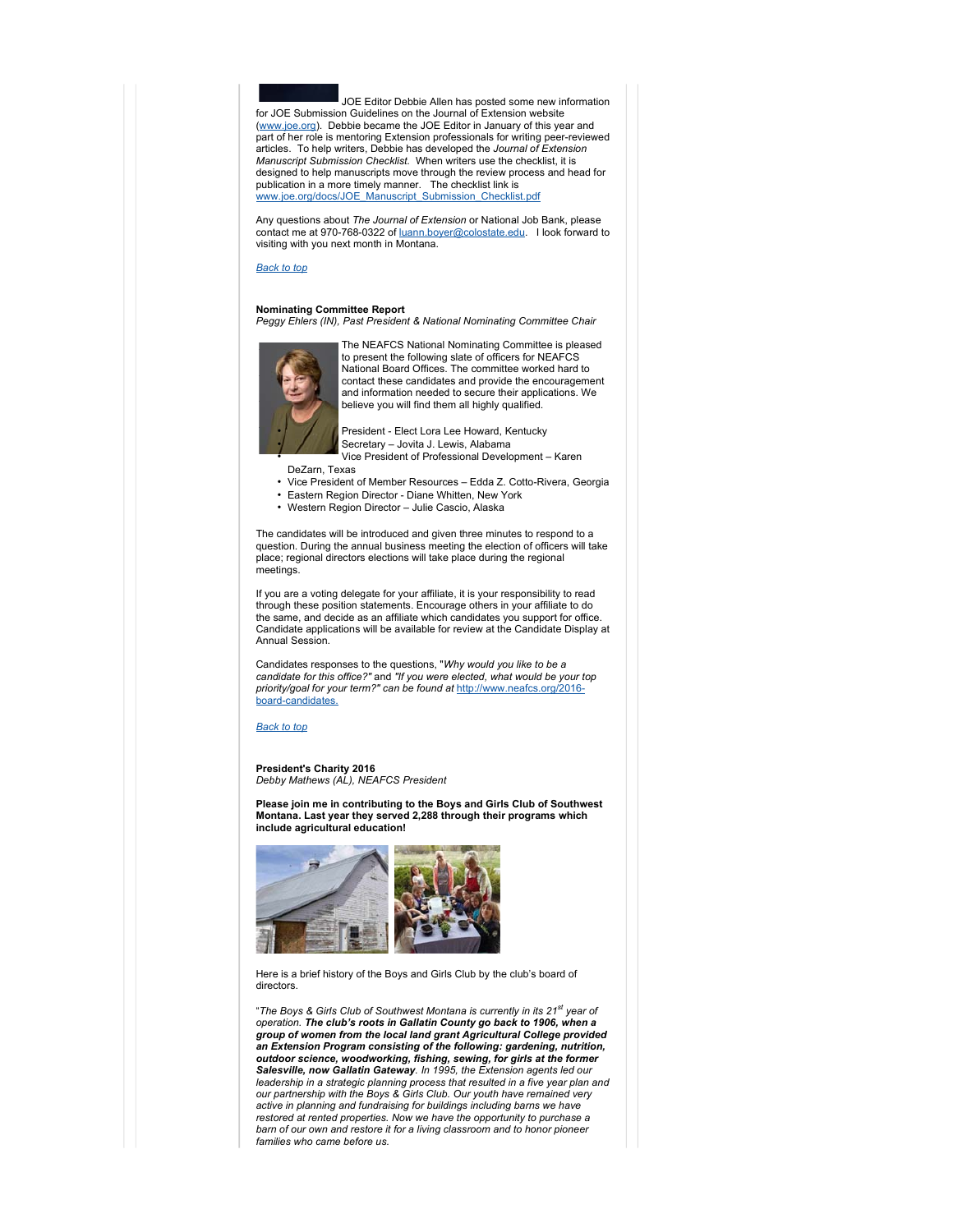Please give to the **president's charity** by contributing cash or a check at the Annual Session registration area at Big Sky. From our donations of little red wagons, to assistance with the "Ag ed" barn project, let's leave SW Montana's children evidence of our commitment to excellence in child and family development.

# *Back to top*

#### **NEAFCS Annual Conference Will Be Here Soon!**  *Kelly Moore (MT), President-Elect, NEAFCS Montana Affiliate*



September and the NEAFCS Annual Conference will soon be here!

As you spend time contemplating which of the eighteen indepth sessions you will choose to attend, be assured that each carefully chosen program has been designed to provide diverse learning opportunities that will greatly enhance your FCS Extension programming. On-site choices like, "Outdoor Cooking Montana Style" and "Hiking For Wellness in the Big

Sky State", provide outstanding opportunities to sample and explore the nutritional merits of local foods, or explore beautiful surroundings while discussing the importance of maintaining a healthy lifestyle through active movement. The



discover | connect | engage

off-site sessions offer still more insight and ideas to increase our knowledge, enhance our Extension lives, and improve the health and well-being of our communities. "Howl and Growl" provides an

**Creative** 



Economy"/ a workshop about sustainability and recycling, there is something for everyone!

up close view of Yellowstone grizzlies and wolves. From "The Research is In the Dough"to "Quilting in the Country" and "Spurring the

# **2016 Annual Conference agenda available at:**

www.neafcs.org/2016-annual-session

This is a great opportunity to enrich our lives, both professionally and personally! Montana will change you! See you there!

Tara Andrews/ Sheila Friedrich are the Annual Session Co-liaisons.

*Back to top*

### **Annual Session 2019 Pilot Model** *Debby Mathews (AL), NEAFCS President*



Based on input and recommendations from the Ad Hoc 2019 Annual Session committee headed up by Eastern Region Director Daryl Minch, the President's Council asked The Association Source to go ahead and solicit bids from East Coast hub cities including Baltimore, Annapolis, and Philadelphia. Once we have that information, we will go ahead with a pilot model for Annual Session 2019 asking affiliates in the Eastern Region for volunteers to help plan in-depths sessions, coordinate the hospitality "table", and plan the Leadership Event once the site has been determined. Two items of

import: the Leadership Event does not have to be a full-fledged meal and the Annual Session 2019 planning committee will not have major fund-raising responsibilities.

*Back to top*

#### **Parliamentary Pointers - Debate/Discussion** *Janice Strand (NM), Professional Registered Parliamentarian*

Debate (also called discussion) is a basic right of any member of an organization; this right is an important part of the decisions made by the membership. Debate follows the making of a motion; without a motion, discussion does not focus on specifics. Without focus, the comments can digress and get way off the main subject; this is hard for the presider/chair to control.

In groups that number more than about twelve members, it is recommended that members indicate that they wish to speak by a raise of hand or by standing and addressing the chair. When called on, they speak. If this procedure is not followed, members often interrupt a speaker. For effective deliberation, all members must **listen** to the speaker!